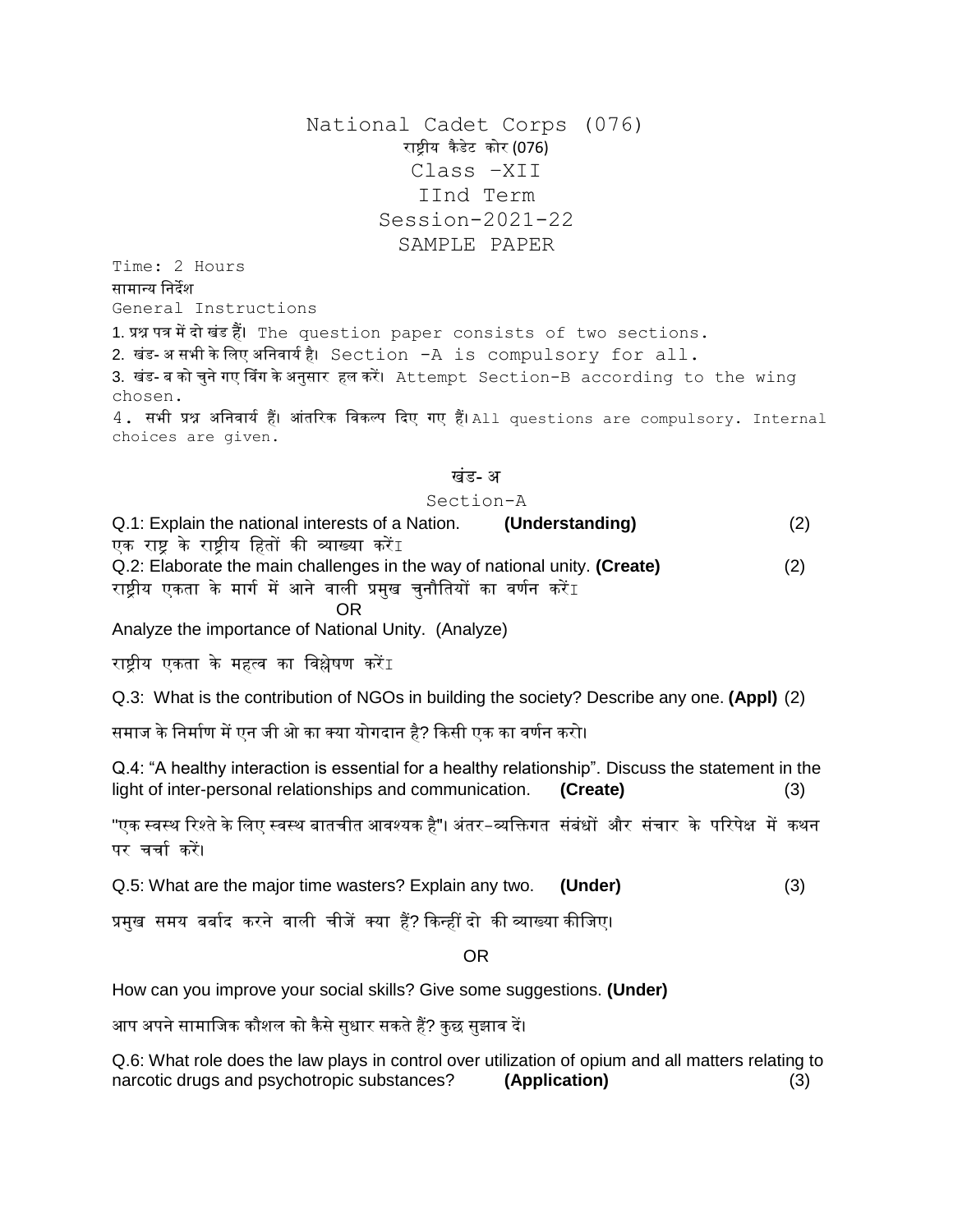अफीम के उपयोग और मादक औषधि और नशीले पदार्थों से संबंधित सभी मामलों पर नियंत्रण में कानून क्या भूनमका निभाता है?

Q.7: What are the consequences of female feticide? **(Application)** (3) कन्या भ्रूण हत्या के क्या परिणाम हैं?

OR

Who can be booked under the "first offense? Who are most common violators of drunk driving? (Application)

'पहला अपराध' के तहत किस पर मामला दर्ज किया जा सकता है? नशे में गाड़ी चलाने के सबसे आम उल्लंघनकर्ता कौन होते हैं?

Q.8: Summarize the things should you consider before making your parasailing launch.

**(Under)**(3)

अपना पैरासेलिंग लॉन्च करने से पहले उन बातों का संक्षेप में वर्णन करें जिन पर आपको विचार करना चाहिए $\tau$ 

Q.9: What are the style of communication? Explain the styles of communication. (4) संचार की शैिी क्या हैं? संचार की शैनियों की व्याख्या करेंI **(Application)**

## **SECTION-B SPECIALISED SUBJECTS A) ARMY**

Q.10: What are the leadership traits displayed by the Field Marshal Sam Manekshaw, MC in his Military career? (2)

फील्ड मार्शल सैम मानेकशॉ, एमसी ने अपने सैन्य करियर में कौन से नेतृत्व लक्षण प्रदर्शित किए हैं? **(Analyze)**

## OR

What is the importance of studying military history? **(Analyze)**

सैन्य इनतहास का अध्ययि करिे का क्या महत्व है?

Q.11: Name any four facilities/Features of walkie-Talkie. **(Application)** (2) वॉकी-टॉकी की किन्हीं चार सुविधाओं के नाम बताइए**I** 

Q.12: Why an individual should be able to judge distance accurately? **(Understanding)** (3) एक व्यक्ति को दुरी का सही-सही आकलन करने में सक्षम क्यों होना चाहिए?

### OR

When distances are over-estimated?

र्दूररयों को अनधक करकेकब आंका जाता है?

Q.13: What is the need of Field Signals? **(Application)** (3) फील्ड नसग्नि की क्या आवश्यकता है?

## **Section-B Specialized Subject B) Navy**

Q.10: Write down the meaning of "Hold Water" Pulling Order? Write down any two precautions that must be taken when going for pulling? **(Application)** (2)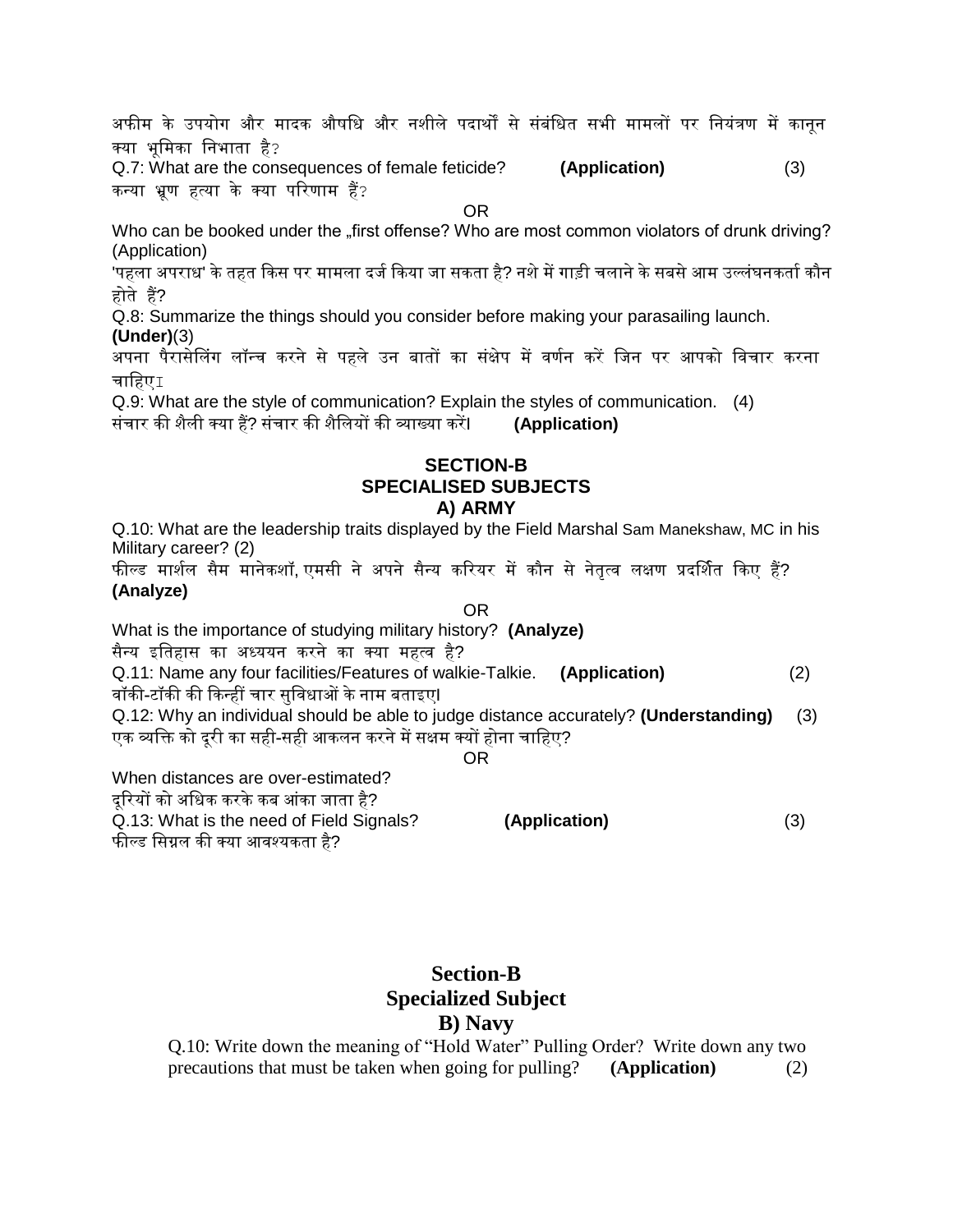"होल्ड वॉटर" पुलिंग ऑर्डर का क्या अर्थ है?कोई दो सावधानियां लिखिए जो खींचने के लिए जाते समय बरती जानी चाहिए? Q.11: What is Sailing Model? List the other two types of Models. **(Analyze)** (2) सेलिंग मॉडल क्या है?अन्य दो प्रकार के मॉडलों की सूची बनाएंI OR Discuss two preventive maintenance of Power Tools. **(Create)**  पावर टूल्स के दो निवारक रखरखाव पर चर्चा करें<u>I</u> Q.12: What are the types of Compass? Write down about one of these. **(Application)** (3) कम्पास कितने प्रकार के होते हैं?इनमें से किसी एक के बारे में लिखिएI Q.13: What is Semaphore? Draw any two Semaphore. (3) सेमाफोर क्या है? कोई र्दो सेमाफोर नचनत्रत करेंI **(Understanding)**

OR

What is the use of Phonetic Alphabets? Write down any two Phonetic Alphabets.

ध्वन्यात्मक अक्षर का उपयोग क्या है? कोई र्दो ध्वन्यात्मक अक्षर निनखएI

# **Section-B Specialized Subject C) Air Force**

1. Q.10: Write any two types of Aero-models. (**Application**) (**2)** कोई दो प्रकार के एयरो-मॉडल लिखिएI

OR

Explain any two general safety codes to be followed in aero modeling flying. हवाई मॉडलिंग उड़ान में पालन किए जाने वाले किन्हीं दो सामान्य सुरक्षा कोडों का वर्णन करें। Q.11: Explain the term 'Radar'. Write down the importance of radar in an aircraft.

 **(Analyze)** (2)

रडार'शब्द की व्याख्या कीजिए। वायुयान में रडार का महत्व लिखिएI

Q.12: Write a short note on:

- a) Operation Safed Sagar
- b) Mukti Fauj
- c) Angle of Incidence **(Application)** (**3)**

संक्षिप्त टिप्पणी लिखिए

a) ऑपरेशन सफेद सागर

b) मुक्ति फौज

c) आपात कोर्

Q.13: Discuss any three forces acting on an aircraft in flight. **(Understanding) (3)**

उड़ान में वायुयान पर कार्य करने वाले किन्हीं तीन बलों की चर्चा कीजिएI